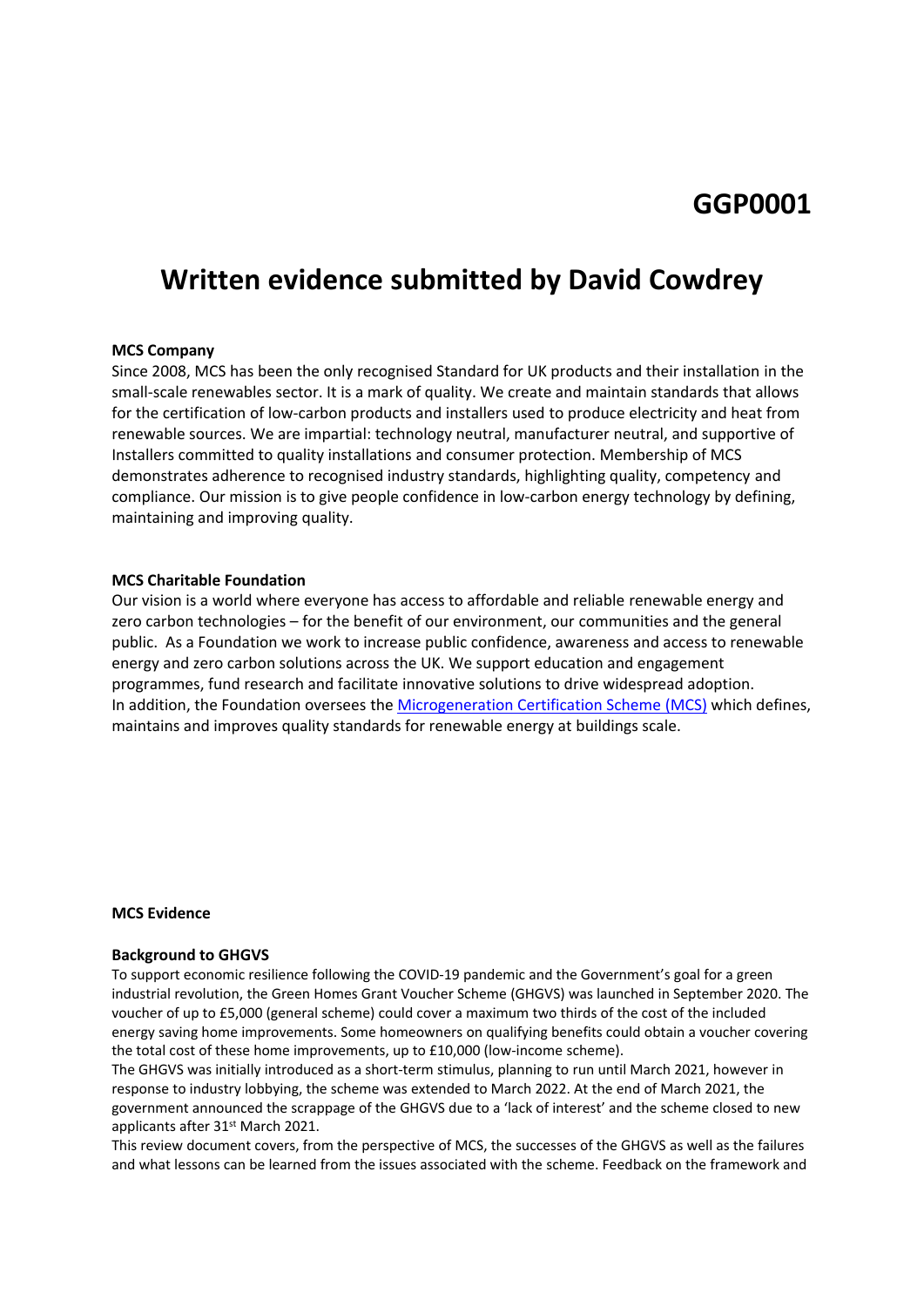delivery of the GHGVS must be fed into the design of forthcoming incentives schemes, to ensure the lessons of the failed GHGVS are not repeated in successor schemes, such as the Clean Heat Grant (or equivalent).

# **Statistics**

The below details key statistics from BEIS analysis of GHGVS consumption (statistics up to date as of June 2021):

113,700 household applications associated to 167,900 vouchers.

Of these vouchers applied for, 65,900 were rejected, resulting in net vouchers applied for of 102,000. Of these net vouchers applied for, 65,900 were issued, though subsequently 6,200 vouchers expired, leaving net vouchers issued of 59,700.

From the net vouchers issued, 20,600 measures were installed, and 15,500 vouchers were paid.

In terms of the measures included, insulation accounted for 77% of all GHGVS measured installed between November 2020 and June 2021, accounting for nearly 16,000 properties. Low carbon heat accounted for most of the remaining installed measures (22%), accounting for around 4,500 properties. Air Source Heat Pump installations accounted for 7% and Solar Thermal installations accounted for 12.5% (see chart and table below).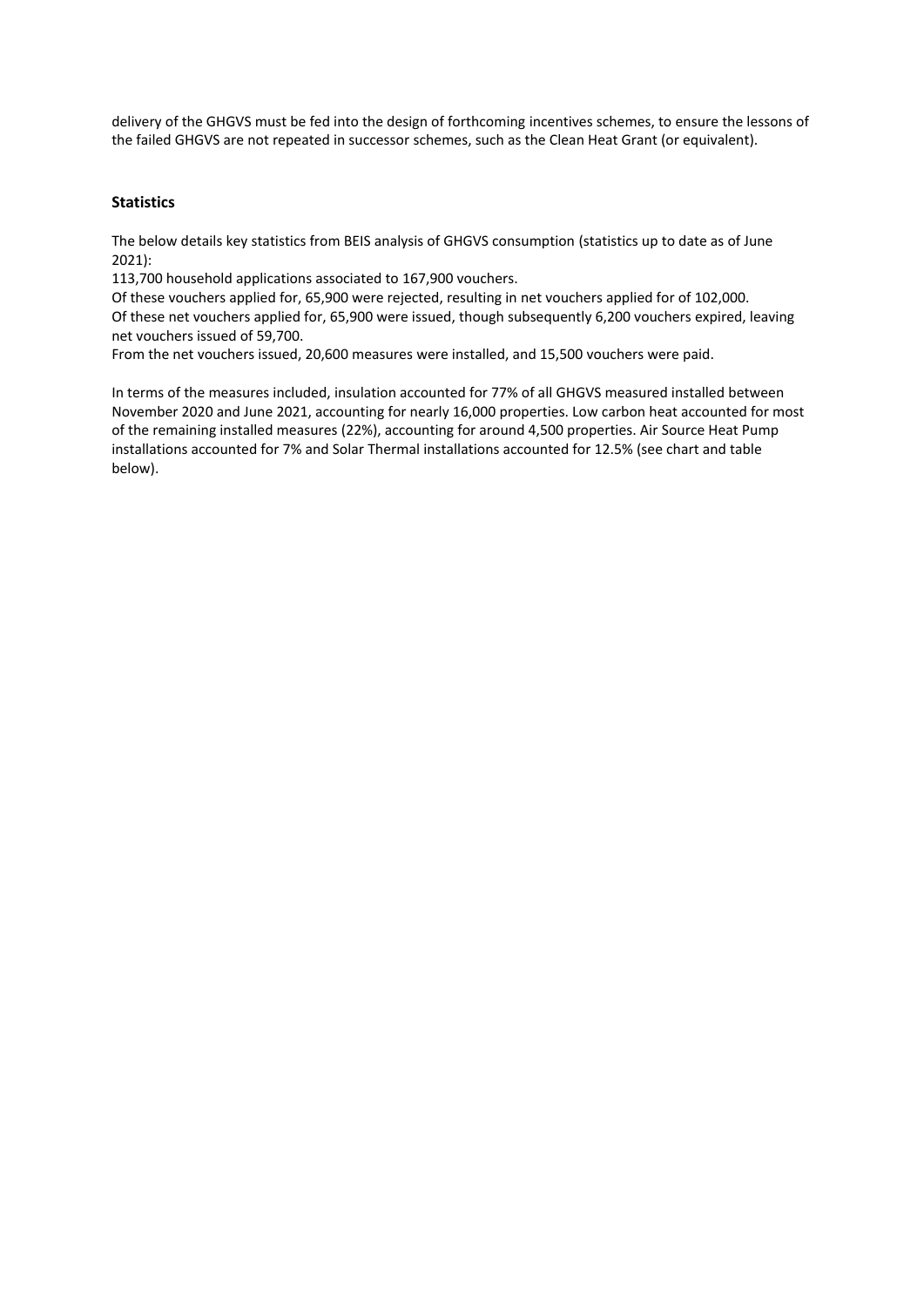

**Table: Number of low carbon heat installations registered via the GHGVS (from November 2020 to June 2021).**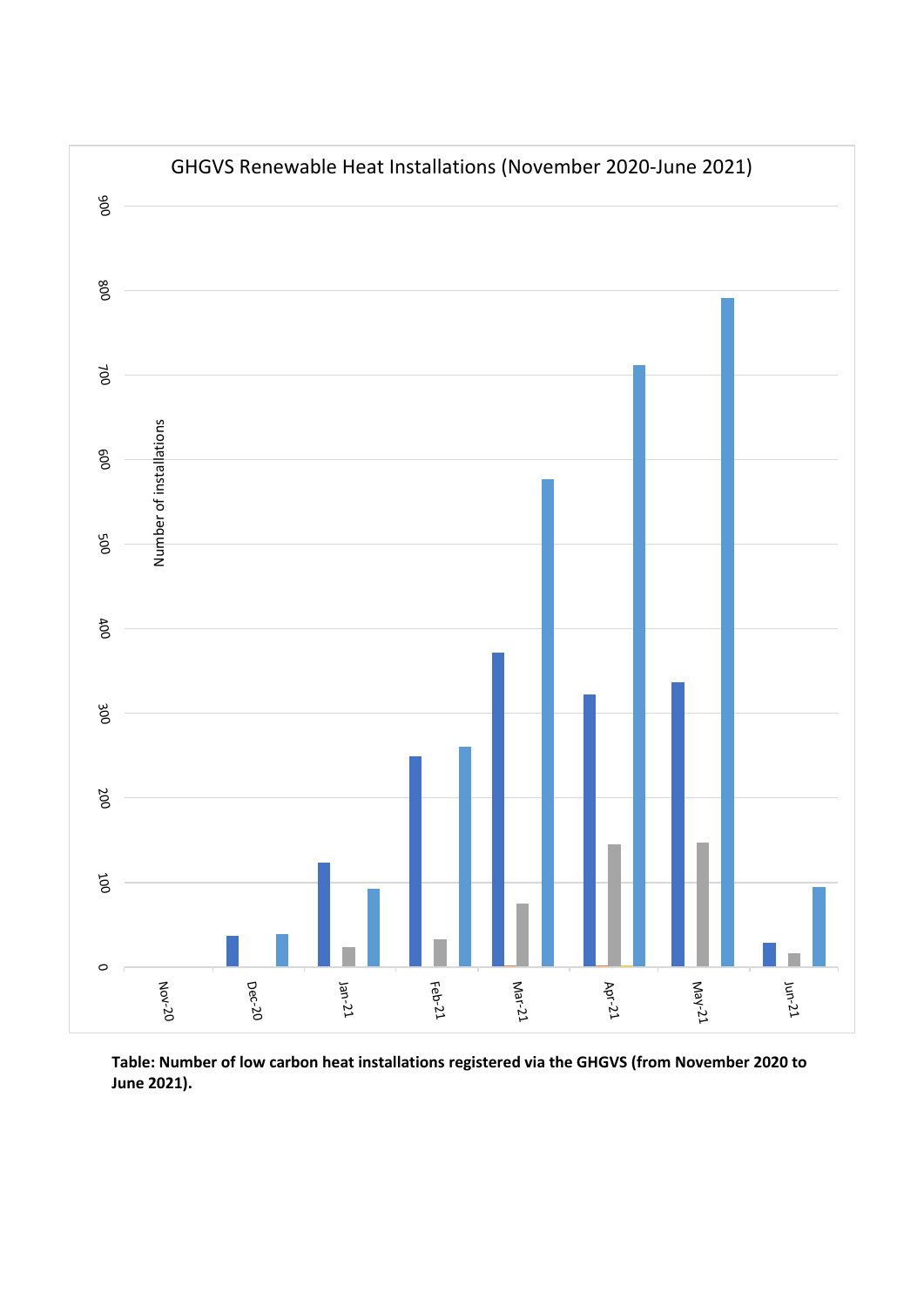# **Positive Impacts**

Even though the GHGVS was widely considered a failure in the industry, the scheme did have some positive impacts on the market:

The GHGVS did spark some consumer interest in energy efficiency measures, with the MCS Helpdesk receiving an influx of queries from consumers regarding the scheme from September 2020 onwards. However, a lot of these queries related to interest in measures such as insulation rather than low carbon heat measures e.g., heat pumps. The swing towards measures such as insulation is evidenced by the GHGVS statistics above, in which there was minimal uptake of low carbon heat measures.

The 'voucher' mechanism of the scheme helped tackle the upfront cost barrier currently associated with renewable heat technologies (particularly heat pumps), as opposed to other ongoing incentives such as the domestic RHI, which only caters for those who are 'able to pay'. However, in reference to the earlier chart, the data shows that the uptake of heat pumps via the GHGVS was low compared to total MCS registered installation numbers. For example, in March 2021, a total of 2907 heat pumps were registered with MCS, of which only 372 were using the GHGVS (13%).

GHGVS vouchers could still be used alongside existing incentive schemes such as the Domestic RHI, allowing homeowners to reap more financial benefits from the installation for an additional 7 years. The GHGVS mandated that MCS certification was required for installers installing low carbon heat measures, ensuring that quality assurance was at the heart of the scheme.

The intention behind the scheme appealed to many installers in the industry as it was an opportunity for companies to generate new business, grow their workforce and help their businesses recover from the economic impacts of the COVID-19 pandemic. MCS surveyed 204 installers in September regarding the GHGVS, over 60% of respondents believed that the scheme would help stimulate demand and bring business opportunities.

In response to industry concerns regarding the initial strict timeline of the scheme, BEIS listened to the market feedback and extended the GHGVS by 12 months. This helped ease some of the initial congestion in the market in which thousands of homeowners scrambled for the vouchers.

The Simple Energy Advice (SEA) website was set up to help homeowners determine their eligibility and what energy saving home improvements would be most suited to their home.

The scheme triggered a reinvigoration in the installation of solar thermal technologies. In 2021, 4604 solar thermal installations were registered on the MCS Installations Database, which is the highest annual solar thermal installation volume since the inception of MCS.

### **Negative Impacts**

Industry welcomed the intention and ambition behind the scheme, however the flaws associated with the design and delivery of the scheme ultimately led to its failure. The below section outlines the issues associated with the GHGVS and details the consequences it had on the market:

### **Timescales**

The GHGVS was initially beset with problems due to the delays in launching and unrealistic timescales. The scheme was initially announced on 8<sup>th</sup> July with communications advising it was due to launch in September. On the 10<sup>th</sup> September, it was still unclear when the scheme would launch and when consumers could apply for vouchers. On 30<sup>th</sup> September, the scheme finally launched but the delays ultimately caused pressure within the industry.

The sense of urgency and panic in the industry was further accelerated by inaccurate messaging around 'limited number of vouchers'. The strict six-month delivery timeframe made it almost impossible for the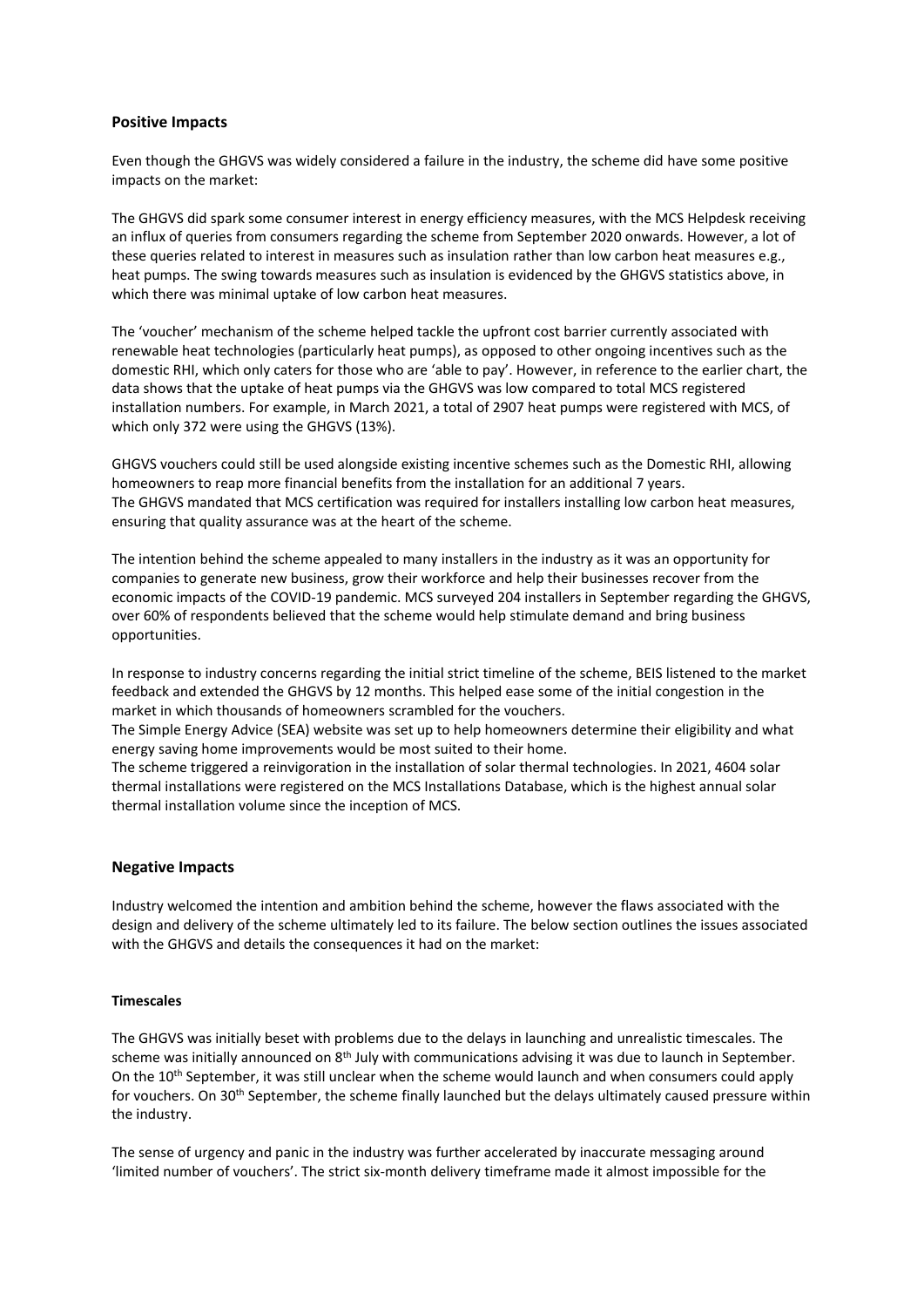market to meet the surge in demand. As a result of the COVID-19 lockdown, installers already had an existing pipeline of work to carry out and did not have the capacity to take on any more work. The criteria for the scheme were too tight for SME's, catering only for the larger installation companies who were able to process enquiries on a larger scale.

Suppliers of heat pumps also struggled to keep up with the demand and could not fulfil many orders due to a lack of stock, mainly because of the supply chain issues following the COVID-19 pandemic.

Consumers rushed to gain quotes from installers, with many struggling to obtain the multiple quotes required, due to installers having no capacity. The requirement for multiple quotes caused difficulties for installers who struggled to accommodate the quote requests. Particularly with respect to heat pump installations where surveying is often required to devise an accurate quote. The lack of installers available to carry out measures under the scheme left many homeowners distressed that they would miss out on the opportunity to retrofit their homes with energy efficient and green measures. The scheme was incredibly rushed and the lack of notice for installers meant that there was not enough time to prepare, including limited time for installers to be able to expand their workforce, gain necessary accreditations (e.g., MCS, TrustMark). When the GHGVS launched, MCS surveyed 202 installers in which 53% of respondents advised they were not already TrustMark registered.

## **Lack of clarity regarding eligible measures**

There was initially confusion and no clarity regarding what eligible measures were included as 'primary', with confirmation of the inclusion of biomass only arriving in September. Solar PV was also not included as a measure and there were mixed messages about whether the technology would be included or not in the scheme.

## **Limited consumer information & support**

The delivery of the GHGVS, including the application process was very poor for consumers. The Environmental Audit Committee surveyed over 500 homeowners online and 86% of respondents rated their experience of the GHGVS poor or very poor.

The Government endorsed Simple Energy Advice (SEA) website did provide some support to homeowners (including how to determine eligibility and locate tradespeople), however as mentioned, there was a lack of installers having the capacity to participate in the scheme. There were some issues with the functionality of the SEA website, as homeowners were initially struggling to locate installers in their area as the search function did not display installer geography. Contact telephone numbers for installers were not pulling through correctly either and tradespeople that did not hold the correct certifications for clean heat technologies were being presented to homeowners in the search tool.

Initially, the TrustMark installer search tool did not display installers that were MCS certified for clean heat technologies such as heat pumps, when MCS and TrustMark accreditations were required to participate in the scheme as an approved installer.

Consumers who had limited digital skills or no access to the internet struggled with finding information online and communicating with the scheme administrator via email.

There was generally a lack of consumer understanding and awareness with respect to the clean heat technologies. Homeowners did not understand what technologies would be most suitable for their property or how they could get sufficient value for money.

To cause further confusion, there was incorrect pricing guidance for the technologies on the SEA website which caused issues for installers. Also, the SEA energy saving plans that were generated for consumers for GHGVS purposes, listed Solar PV as a recommendation in many instances, leading consumers to believe that this technology was included under the GHGVS.

The functionality of the SEA website appeared to place bias on solar thermal, which can be evidenced by the high uptake of solar thermal out of the clean heat measures (see earlier statistics). This ultimately affected the number of solar thermal related enquiries that installers received.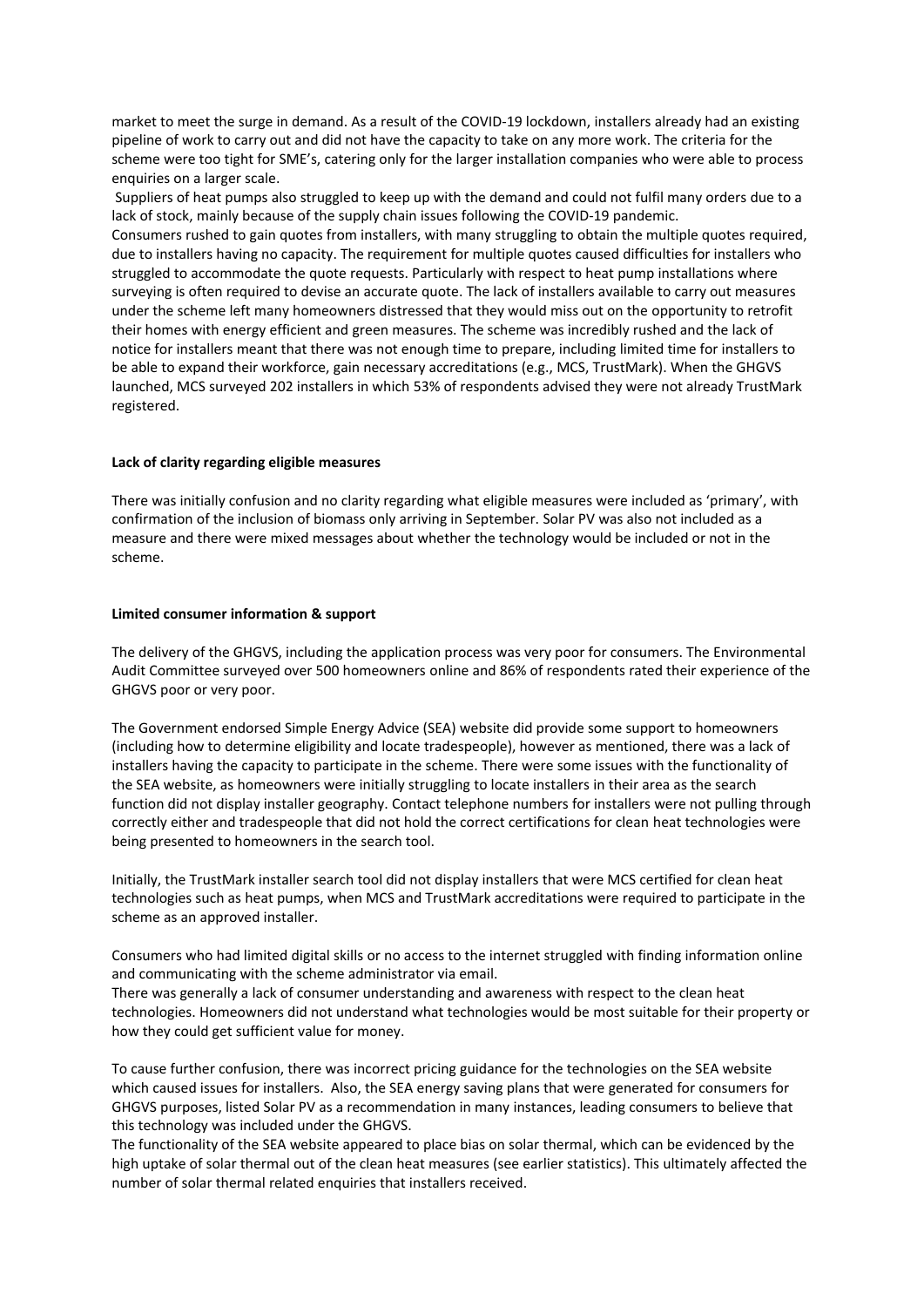The application process proved complicated, and many consumers had to wait a long time for vouchers to be issued, with the risk of vouchers expiring before work could be carried out. Due to poor levels of communication to consumers, MCS set up a Green Homes Grant advice page to help plug communication gaps, link here: <https://mcscertified.com/green-homes-grant/>.

### **Poor administration**

The scheme administrator for the GHGVS was ICF Consulting Services Ltd, who were responsible for application approvals and releasing payments to installers after voucher redemption. The biggest issue with the administration of the scheme was the slow roll out of payments to installers, which left tradespeople out of pocket for completed work for significant periods of time. Installers were expected to receive payment 5 days after voucher redemption, however there were reports of certain payments being overdue by more than 40 days, with a few fringe cases where installers had to wait over 150 days for a payment. Installers had to self-fund a lot of equipment for the installations and the delays in payment severely impacted cash flow for a lot of installation companies.

In addition to this, there was a delay in vouchers being issued to consumers and installation work was not permitted until voucher issuing. This created a backlog of orders that installers could not carry out, which impacted on diary planning, work force and stock control.

When installers were applying to be GHGVS approved installers, the intended turn around to gain approval was 14 days however this acceptance period was much longer in certain scenarios, again causing more delays. Installers were often questioned on quotations for work by the administrator even though they were line with market rates, indicating that ICF did not have a full understanding of installation costs.

Upon the launch of the GHGVS, it was unclear as to where a consumer could go for assistance with the scheme. Multiple helpdesks were being ran by various stakeholders (including MCS, SEA & Trustmark), however there was no single point of contact for consumers. This led to consumers being given conflicting advice or being passed between organisations which caused frustration.

On Christmas Eve, the administrator ICF sent out an email to thousands of homeowners applying for grants, advising that the quotes submitted were too high. It appeared that these emails were sent out indiscriminately and caused confusion in the installer community, as the costs were generally in line with the current market rates. MCS also received many reports that these emails damaged relationships between consumers and installers participating in the scheme.

For installers, ICF created a mobile phone application called ICF Sightline, where installers could record and submit the photos and information about the installation, that they need to upload for voucher processing. Sightline was difficult to use, and installers experienced many technical issues with the app.

The lack of reporting and communications from ICF left other parties, including MCS with limited access to upto-date statistics throughout the scheme. This ultimately left various parties disconnected and unable to get a clear grasp on how the voucher redemption process was going week on week. Having more access to data would have bolstered MCS comms and PR work, including how many MCS installers were involved in the scheme and which clean heat technologies were proving most popular amongst customers.

#### **Installer Terms & Conditions**

There were several aspects of the installer terms and conditions that were problematic, which ultimately led to several installers opting out of the scheme. There was significant risk involved for installers with respect to payments, which was the last step in the scheme process.

For low-income households which could obtain up to £10,000 vouchers, many installers would not engage as they could not claim deposits prior to installations, which assist with upfront material costs. This meant that instead of the scheme providing improved accessibility to low-income households, it had the opposite effect.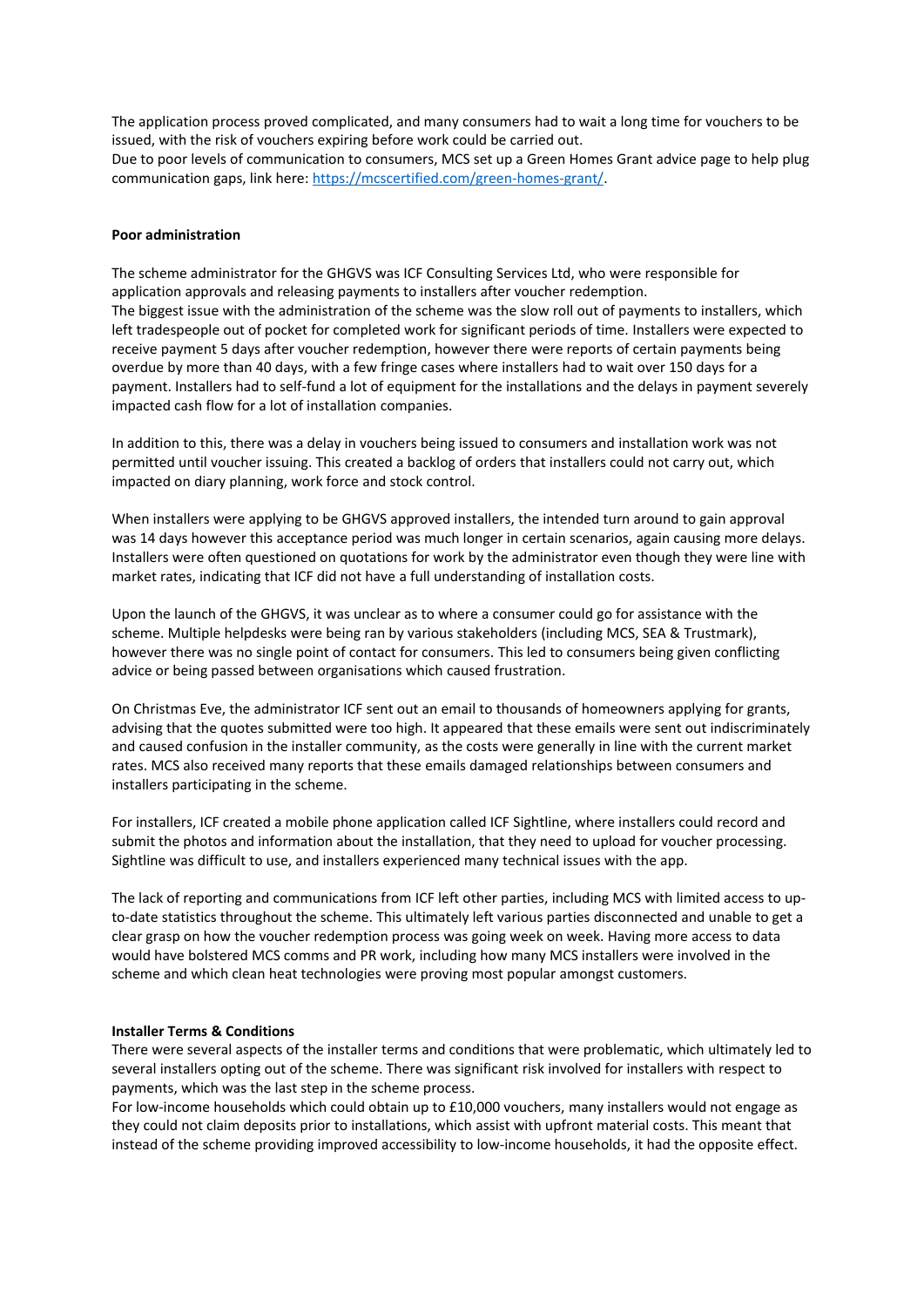MCS surveyed 195 installers regarding their experience of the GHGVS, in which 73% of respondents had completed work under the GHGVS. For the remainder who had not completed work, the main reasons for not participating were that a lot of installers had enough work already and nearly 50% had been put off by what they had heard about the scheme.

72% of installers surveyed advised that they would need reassurance over payments to be able to offer the GHGVS to their customers, as well as improvements to scheme accessibility.

There were contradictions between the GHGVS installer terms and conditions and the MCS Standards. Firstly, the installer terms and conditions advised that sub-contractors had to meet all MCS requirements, which conflicted with the sub-contracting guidance in the MCS Standards. MCS requested an amendment to this section of the installer terms and conditions to ensure it complied with the MCS Standards.

There was apparent confusion between hybrid heat pumps and hybrid heating systems in the terms and conditions, with the former being an eligible measure and the latter not being included in the scheme. MCS requested an amendment to the definitions regarding hybrid heat pumps to avoid confusion. In addition, there was initially a lack of guidance for what the minimum quotation requirements were for the GHGVS, causing further confusion amongst installers.

## **Auditing**

TrustMark pledged to audit 10% of GHGVS funded installations to track quality and compliance. There were concerns that this level of auditing was too ambitious, there were over 20,000 measures installed meaning that Trustmark would have had to audit 2000 installations, including energy efficiency and clean heat measures. This high volume of audits potentially contributed to the delays in installer payments.

### **Overcomplexity**

The application process for consumers and installers was deemed complicated. Voucher redemption was confusing for installers to understand as it was very dependent on the consumer and the administrator. The paperwork requirements were also difficult and longwinded, with the process being very bureaucratic. Both TrustMark and MCS accreditations were mandated for installers to install low carbon heat technologies (such as heat pumps), with Trustmark accreditation adding an extra cost to many installers during already difficult times. Installers were confused why MCS accreditation on its own did not suffice for installing clean heat systems under the scheme.

The other complexity to the scheme was the sequencing of the measures. The fact that consumers had to qualify for primary improvements before secondary, meant that those who had already invested in primary improvements were unable to do secondary upgrades under the GHGVS. The primary improvements included insulation measures as well as low carbon heat measures. The secondary improvements included draught proofing, window, and door upgrades as well as heating controls.

This eligibility criteria of the GHGVS prevented homeowners being able to access vouchers for actual measures they required. Also, the sequencing meant that certain secondary measures (e.g., draught proofing, heating controls) could not be installed first, when it is usually wise to install these measures before a heat pump.

### **Early closure**

The early and unexpected scrappage of the GHGVS hurt numerous installation companies who had invested in staff in good faith to meet the initial high demand in technologies, ultimately leading to job losses. MCS surveyed 195 certified installers, with many advising they had invested in new equipment due to the expected work generation and over 50% of respondents had employed extra staff.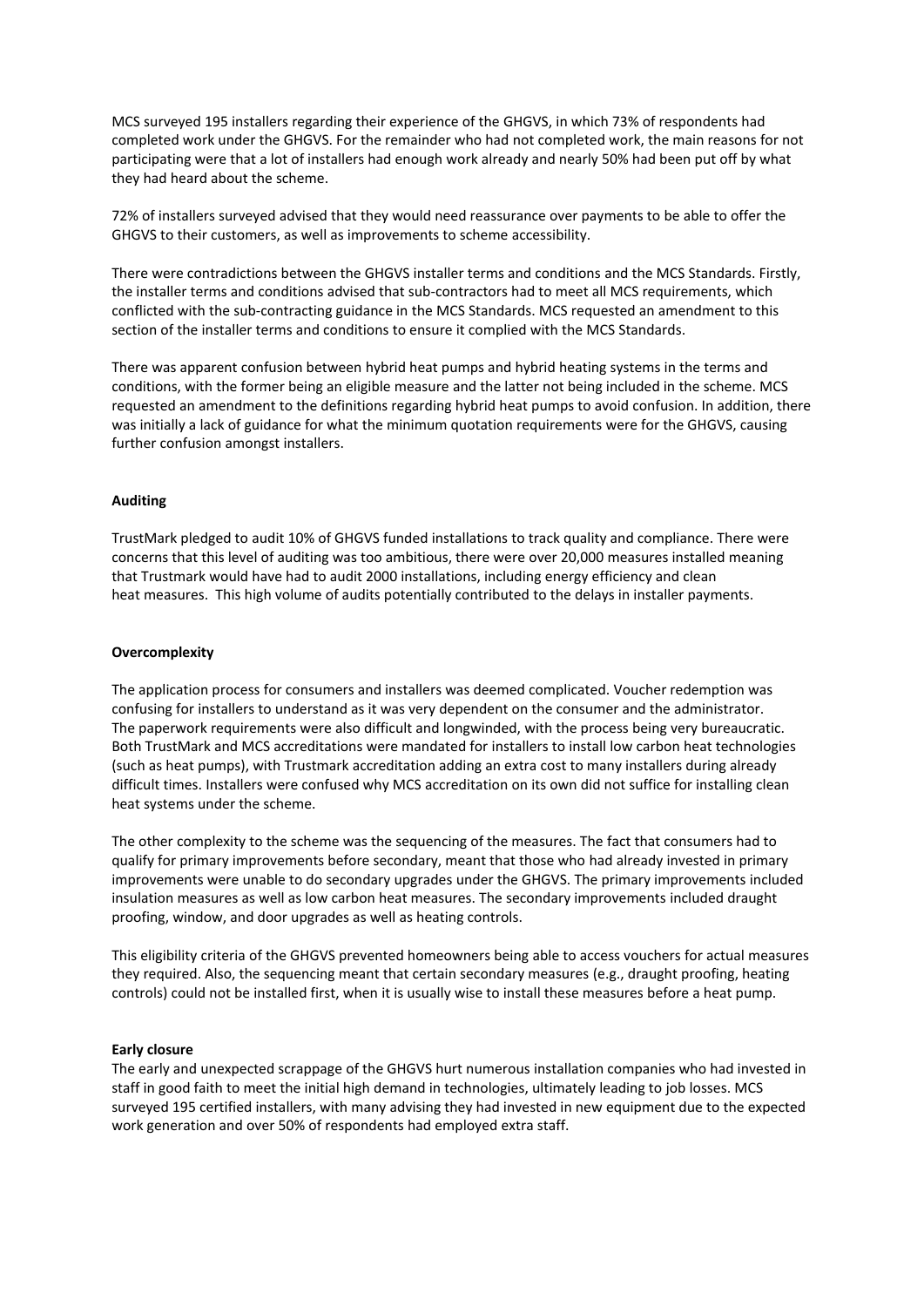Since the scheme closure, the communications around voucher extensions have been confusing. MCS published a press release to help outline important information here: [https://mcscertified.com/new-deadline](https://mcscertified.com/new-deadline-for-voucher-extensions-under-the-green-homes-grant/)[for-voucher-extensions-under-the-green-homes-grant/.](https://mcscertified.com/new-deadline-for-voucher-extensions-under-the-green-homes-grant/)

## **Lessons Learned**

So that policy makers and scheme administrators can learn from the failures of the GHGVS, we propose that the following factors need to be considered when designing future incentive schemes: There needs to be clearer guidance on the scheme that the whole of the market can access, including homeowners, installers, suppliers of products etc.

Coherent information provided to homeowners regarding suitability of technologies and savings on running costs so they can make more informed decisions regarding measures. This also includes guidance around the average costs of installations and the work involved.

Clearer guidance on the voucher issuing and redemption process with a guaranteed turnaround time for payments to installers. Repayment of vouchers need to be quicker so the cashflow of businesses will not be overstretched.

Clear, integrated communications appropriately segmented and targeted to audiences with consistent messaging

Provide installers with advanced notice of the scheme so they have time to digest and prepare for scheme delivery (time to expand workforce, gain any necessary accreditations). Also inform product suppliers earlier so they have time to build up stock, otherwise this causes supply chain issues at times of very high demand. Application processes need to be more streamlined to ensure consumers are not waiting on the issuing of vouchers, which in the case of the GHGVS delayed many installers carrying out work. The paperwork requirements should be condensed to reduce the bureaucracy of the scheme and allow installers to spend more time in the field.

Provide long term guarantees to the industry, to avoid consumers and installers panicking and rushing. These long-term guarantees will mean installers are more confident in investing in the market and there will be more prospect of hitting net zero targets.

Simplify contractor requirements to ensure contractors do not have further any expense on gaining accreditations.

The installer community should be consulted on the design to ensure the rules and regulations align with current market operations.

# **Conclusions**

The Green Homes Grant Voucher Scheme (GHGVS) introduced in September 2020, was designed to drive much needed uptake of green energy measures, provide an industry boost following the COVID-19 lockdown and set us on course to net carbon zero by 2050. Unfortunately, due to several issues it was not able to fully complete this goal.

The GHGVS generated a significant increase in interest in the green measures and heating technology, but due to a complex design and poor administration it was not able to meet the demand and deliver the volume required for the scheme's success. This was reflected in the statistics published by BEIS, which show large numbers of vouchers applied for, but a low percentage of vouchers being paid.

While the scheme had the intention of boosting uptake in green technologies and helping the Government start its "green revolution", most of the work conducted under the GHGVS was for insulation. According to the